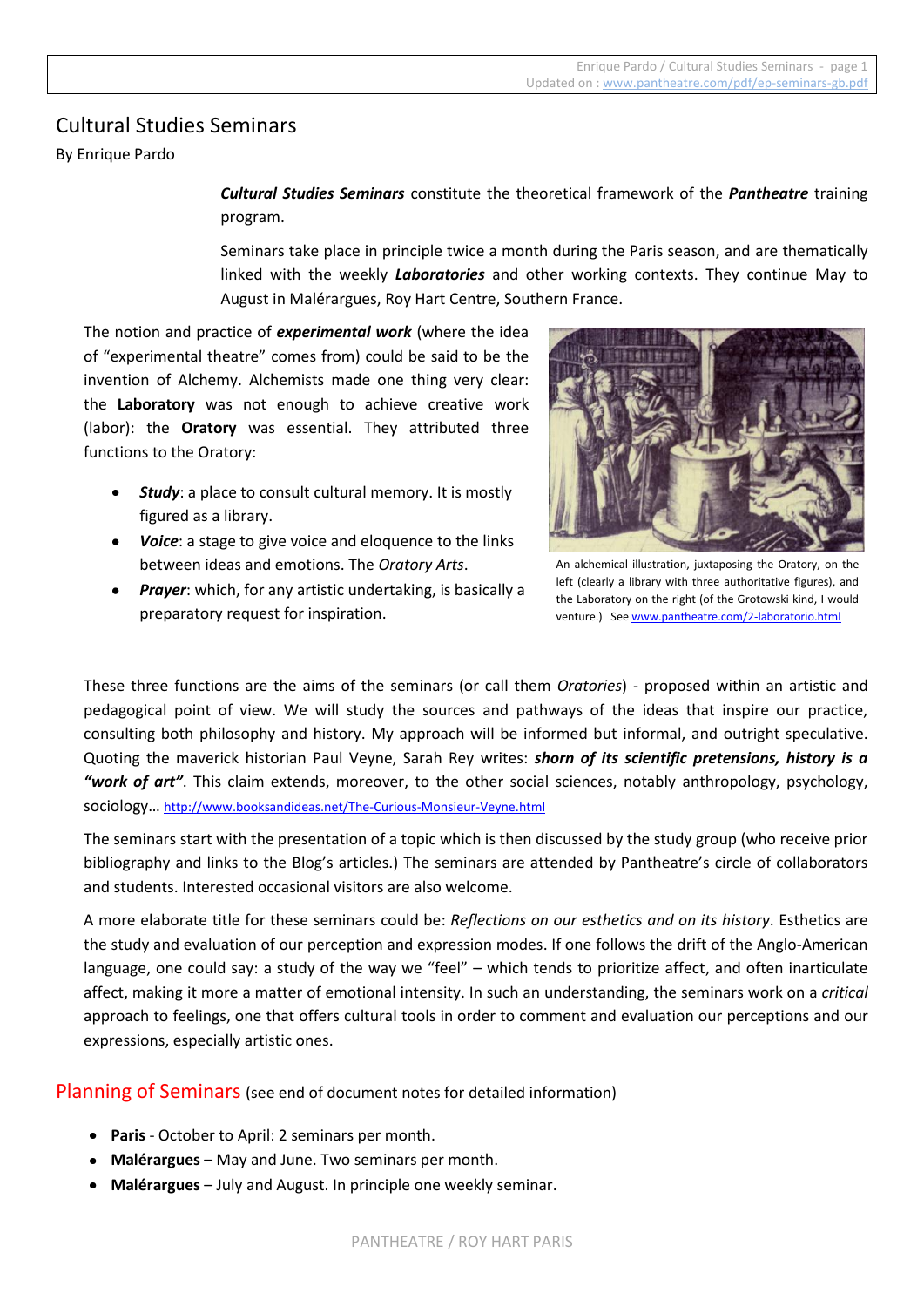**Documentation**: the seminars are presented with a Powerpoint vodeo projection of titles, references, images, recordings and films. These presentations are then made available in pdf format. Most seminars are also filmed and available on video.

# Definitions and Syllabus

- These seminars provide the theoretical framework for Pantheatre's training program, and also for obtaining the *Roy Hart Voice Teacher Diploma*.
- The main cultural reference of the seminars is the work of **James Hillman**, with the inclusion of contemporary thinkers like Anna Griève, Peter Kingsley, Xavier Papaïs, Giulia Sissa.
- The seminars also include the philosophy of the voice of **Roy Hart** as well as the sources of what I have described as his "ethical genius": Alfred Wolfsohn, his teacher, his Talmudic background, and reference and inspiration figures like Georges Gourdjieff, or the Counterculture movements of the 1960s and 70s

# Registration and fees

- Seminars (and ARCHIVES) : [www.pantheatre.com/4-etudes-culturelles.html](http://www.pantheatre.com/4-etudes-culturelles.html)
- Main workshops: [www.pantheatre.com/2-workshops.html](http://www.pantheatre.com/2-workshops.html)
- Paris classes and ateliers (October to April) : [www.pantheatre.com/pdf/4-paris-cours.pdf](http://www.pantheatre.com/pdf/4-paris-cours.pdf)
- Laboratories and voice performance classes : [www.pantheatre.com/pdf/ep-cours.pdf](http://www.pantheatre.com/pdf/ep-cours.pdf)
- Roy Hart Voice Teacher Diploma : [www.pantheatre.com/gb/2-formation-pro-diploma-gb.html](http://www.pantheatre.com/gb/2-formation-pro-diploma-gb.html)

# ARCHIVES 2016 for information :

- The Oresteia by **Romeo Castellucci** : what could be the evaluation criteria, and the inspirational references of such a performance? Seminar with Anna Griève, Amy Rome and other friends with whom we went to see the performance at Cergy Pontoise (near Paris.)
- A cultural history of **the voice** with extracts from: Dumbstruck A cultural history of ventriloquism, by Steven Connor.
- A cultural history of the notion of **consciousness**, in particular as used by Roy Hart. Three examples : conscious schizophrenia, conscious spontaneity, conscious enthousiasm.
- *Primer Acto* : commentaries on an interview of Roy Hart in the Spanish journal *Primer Acto* (1978) and of the poem, *Biodrame*, by Serge Behar, which Roy Hart, in my view, made into his manifesto. The *Primer Acto* interview has just been translated into French by Laurent Stéphan.
- *De Anima* Of Soul: reflections on the notions of Soul, *Anima*, and especially Psyche, because of the theme of the July 2016 Myth and Theatre Festival : *Eros and Psyche*.
- *The Second Sophistic* (Roman Empire, 1st to 3rd century CE) saw a victory of sorts of the voice and of rhetorical performances over theoretical philosophy. Could Roy Hart be considered a sophist? Or, similarly, can Jacques Derrida or Jacques Lacan be seen as heirs to the Second Sophistic? Or, for that matter, Romeo Castellucci?
- *Iamblichus*. 245-325 after J.C. Syria. Perhaps the most fascinating and pivotal figure in the history of the imagination, especially in its relationship to religion: a philosopher-mystic-artist (performer)-shaman.
- *Peter Kingsley*. What were the sources of the metaphysical concepts (being, death, consciousness, reality, self) proposed by the pre-Socratic philosophers – or by the Vedic Upanishads? Peter Kingsley's theories are revolutionizing the history and migrations of ideas.